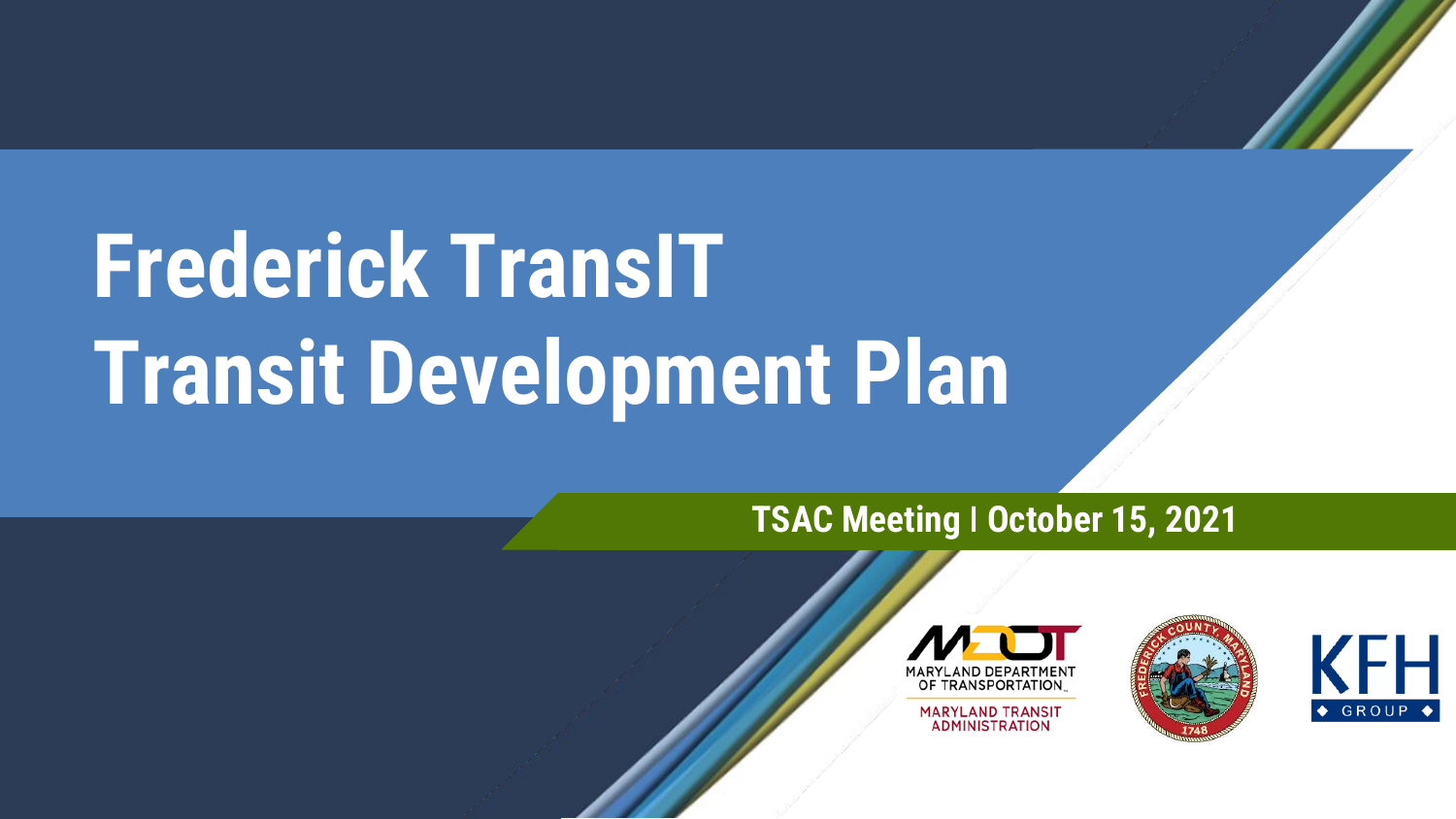

#### **■** Draft Final Plan

#### ■ Next Steps: Preparation of the Final TDP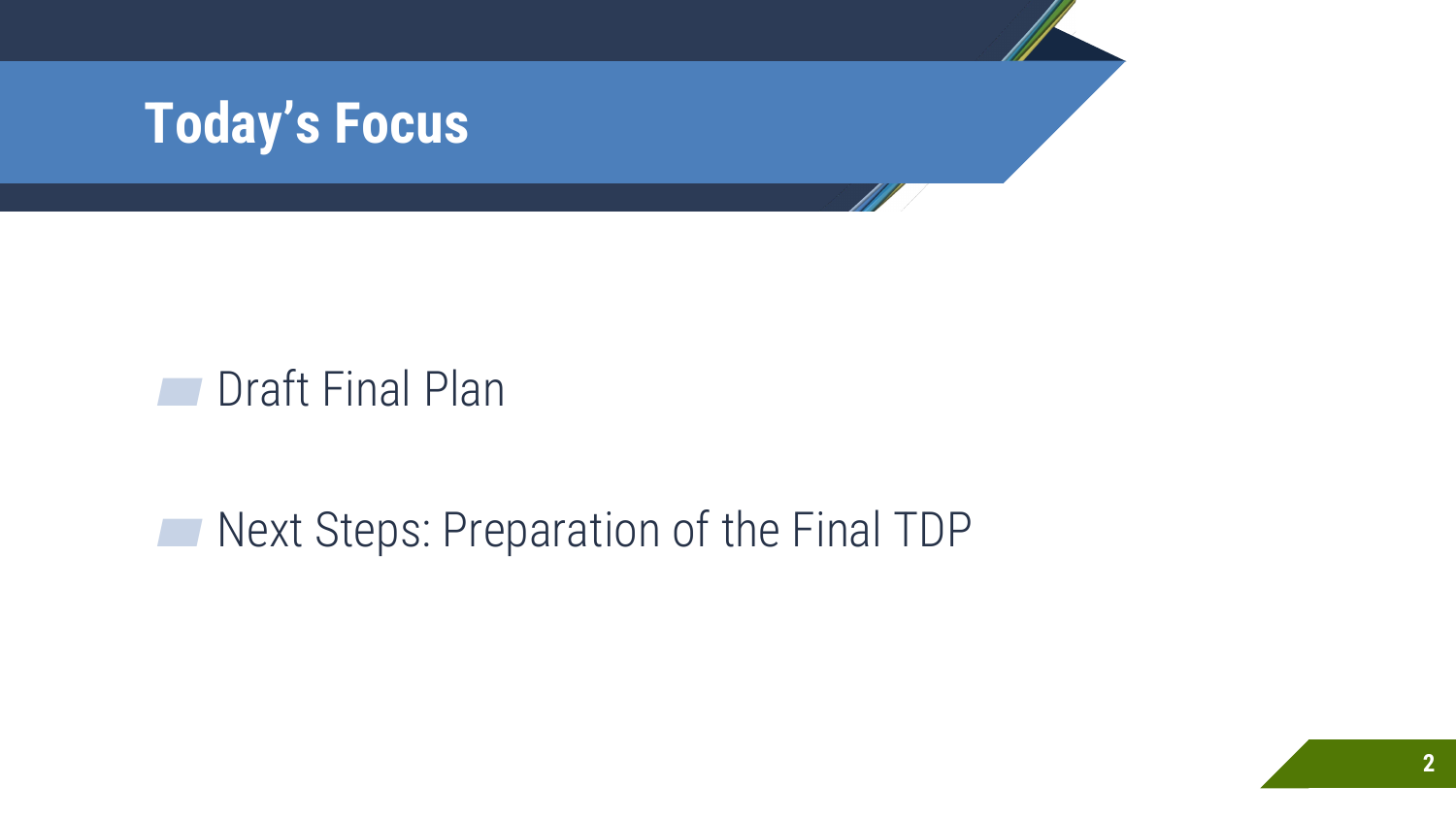#### **5-Year Transit Plan**

#### Organized Into Four Sections

- Service Plan Brief narratives on the proposed improvements; broken into short, mid, and long-term implementation timeframes.
- $\triangleright$  Title VI Analysis Review of changes in services to ensure they do not have a disproportionately high negative impact on below poverty or minority populations.
- ▻ Conceptual Financial Plan for Operating Estimated operating costs
- ▻ Conceptual Financial Plan for Capital Estimated capital costs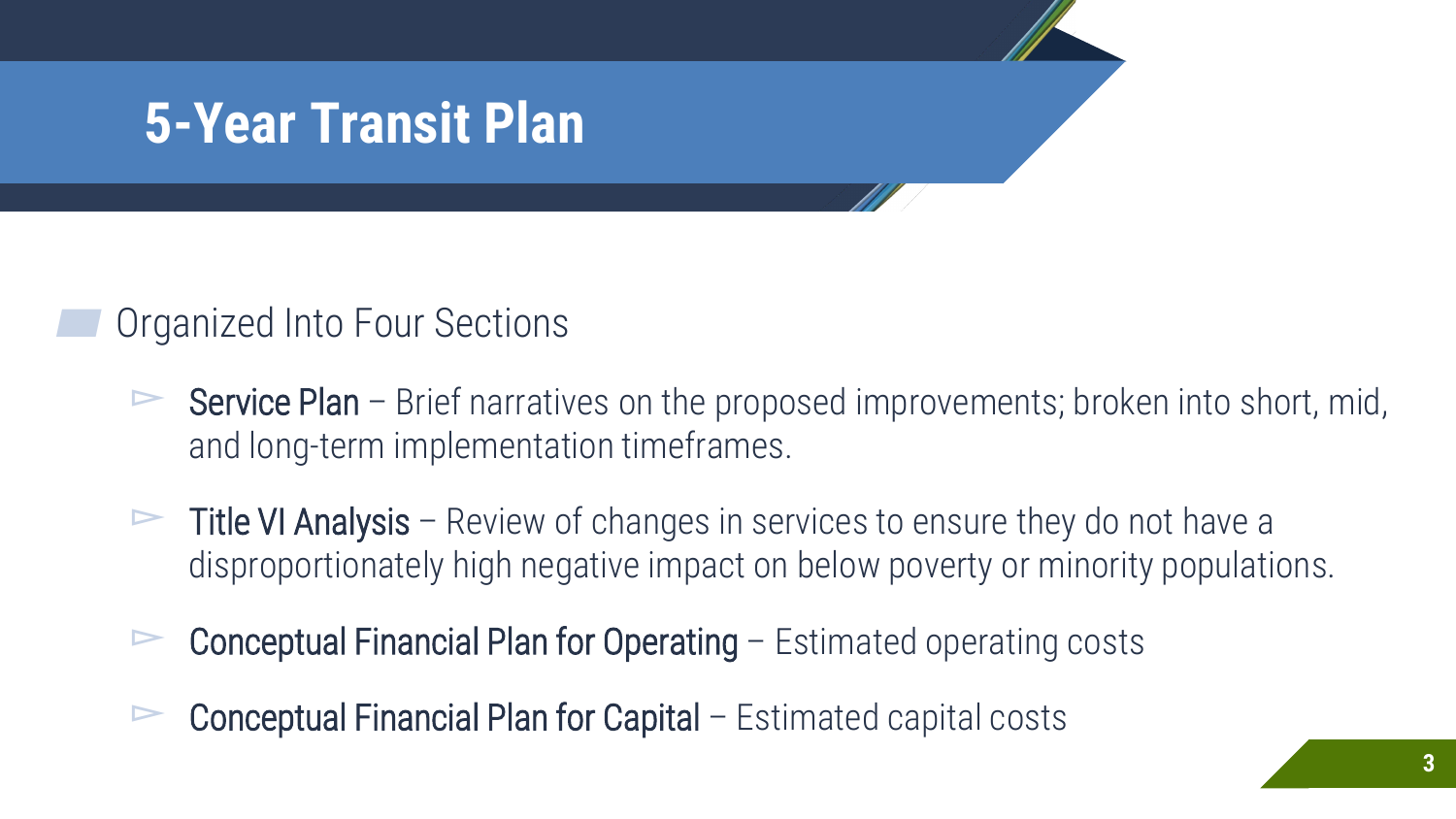# **Service Plan**

Organized Into Three Phases

- $\triangleright$  Short-Term (Years 1-2)
- $\triangleright$  Mid-Term (Years 3-4)
- ▻ Long-Term (Year 5 and Beyond)

▰ Includes All the Service Improvements Discussed in Service Chapter

▰ Plan Reflects the Decisions of the Study Team and TransIT Staff on the Preferred Sub-Alternatives for the System-Wide Route Adjustments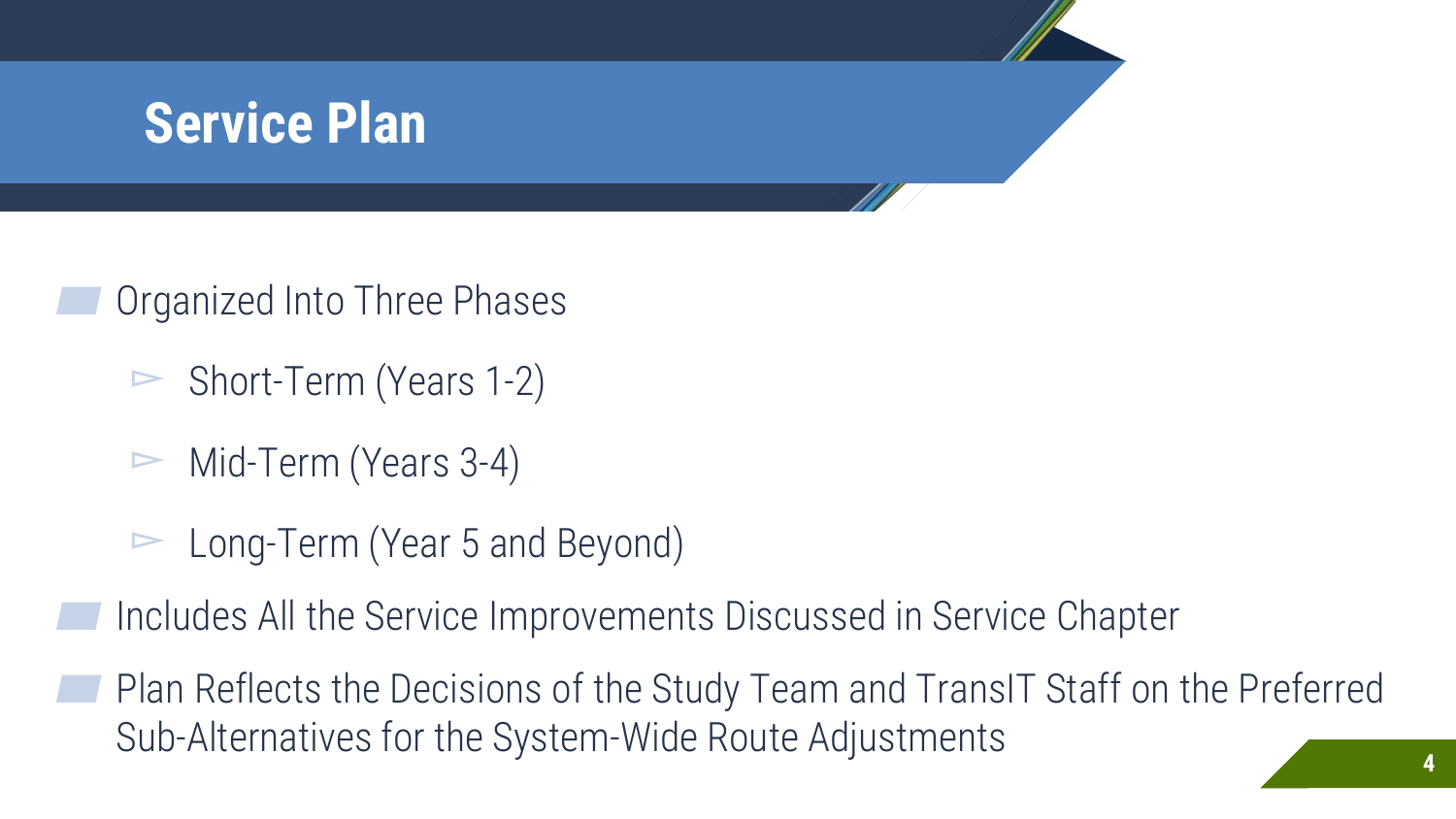### **Implementation Schedule**

- Year 1 and 2
	- $\blacktriangleright$  Fixed route modifications
	- Year 3 and 4
		- ▻ Implement Sunday service
		- $\blacktriangleright$  Expand Saturday Service
	- Year 5 and Beyond
		- $\blacktriangleright$  Reduce headways on current service
		- ▻ Ballenger Creek Connector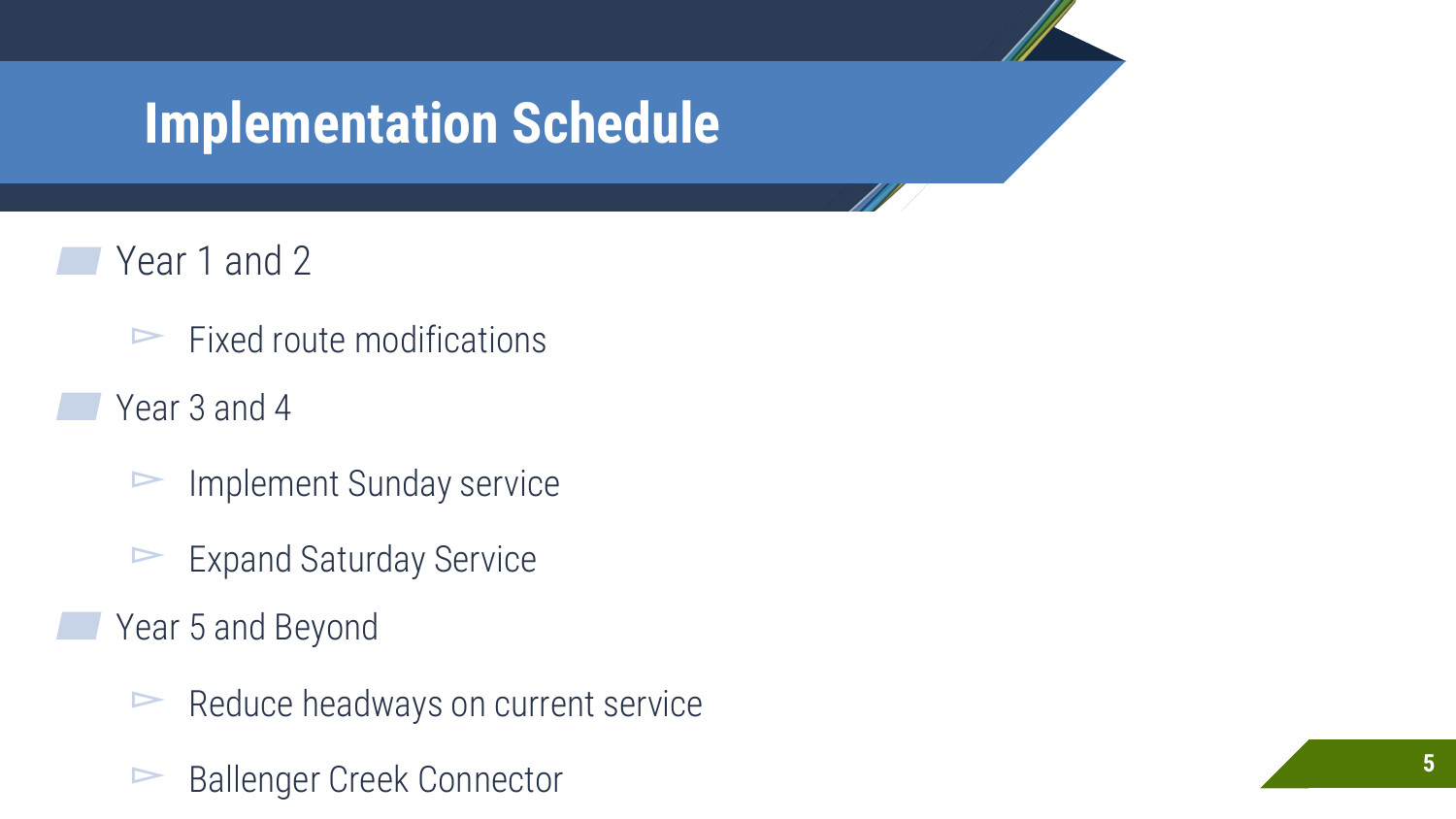## **Financial Plan for Operations**

▰ Conceptual Financial Plan for Operations

- $\blacktriangleright$  Expenses for the five-year period for transit operations
- $\triangleright$  Assumes all service improvements occur in the year planned and at the level of service planned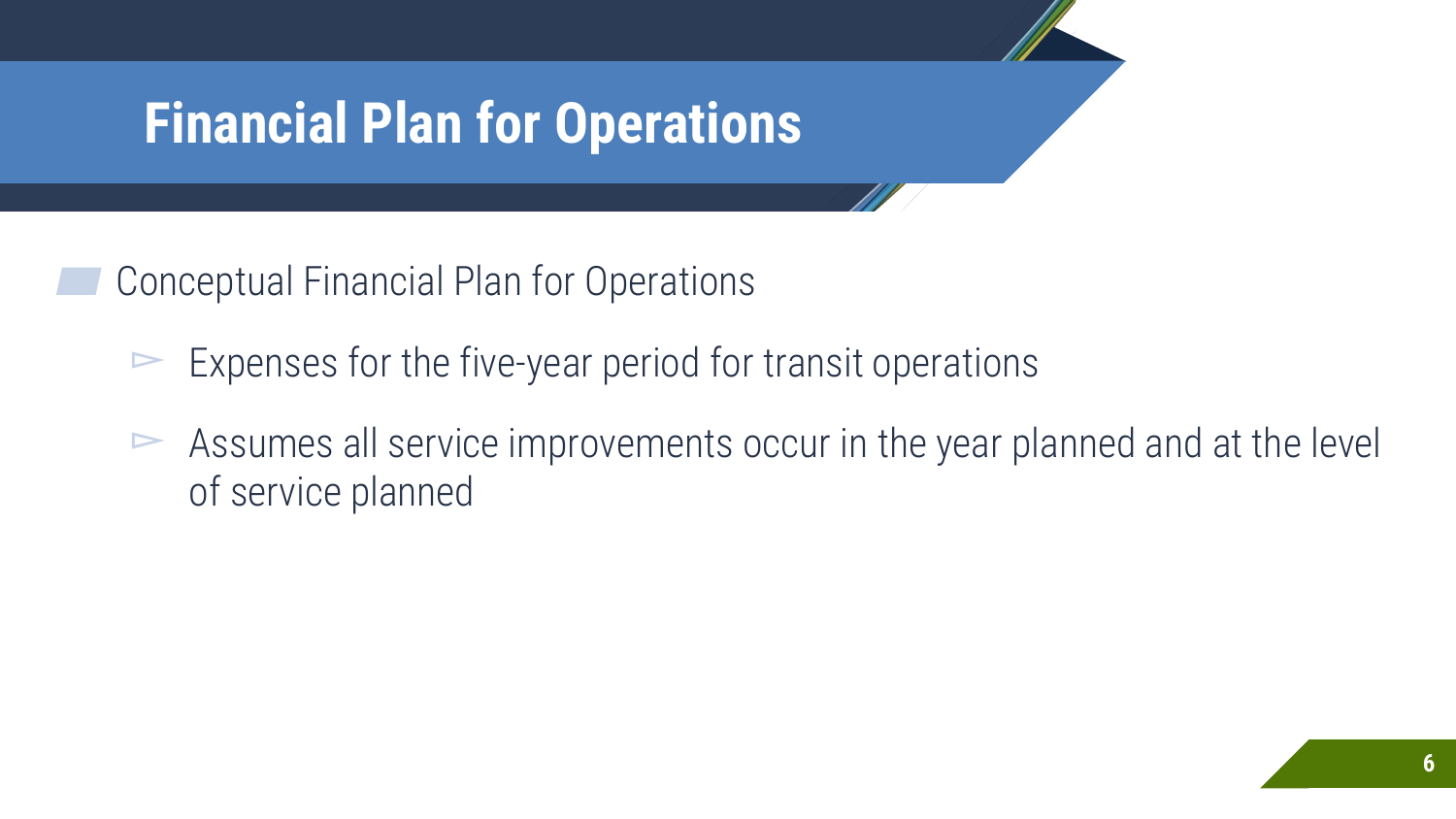# **Capital Plan**

#### Capital Infrastructure

- $\triangleright$  Maintain the current level of service
- Implement the operating plan
- $\triangleright$  Vehicle replacement plan for both replacement and expansion
- ▰ Financial Plan for Capital
	- $\triangleright$  No additional vehicles are required to implement the short and mid-term projects.
- $\triangleright$  Depending upon implementation, long-term projects could require 7 expansion vehicles Facilities, Equipment and Other Capital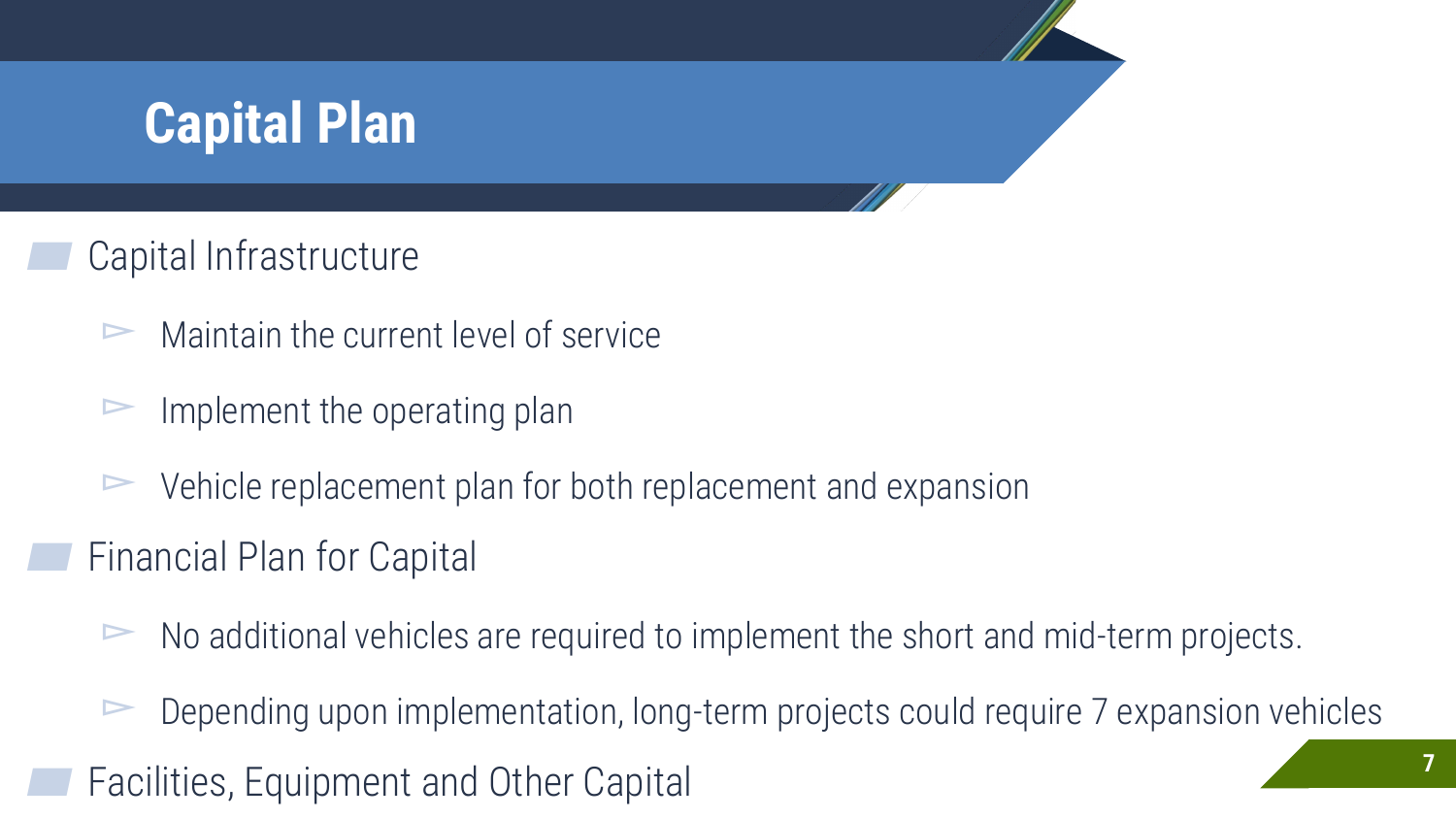## **Benefits of the Transit Plan**

▰ TDP Presents Recommendations that:

- ▻ Improve service through progressive route modifications to make transit attractive and usable.
- ▻ Meet identified transportation needs including access to jobs, schools, and medical services.
- ▻ Provide transit infrastructure improvements to support continued growth in transit services.

Improve Services within the Confines of the County's Transit Operating Budget